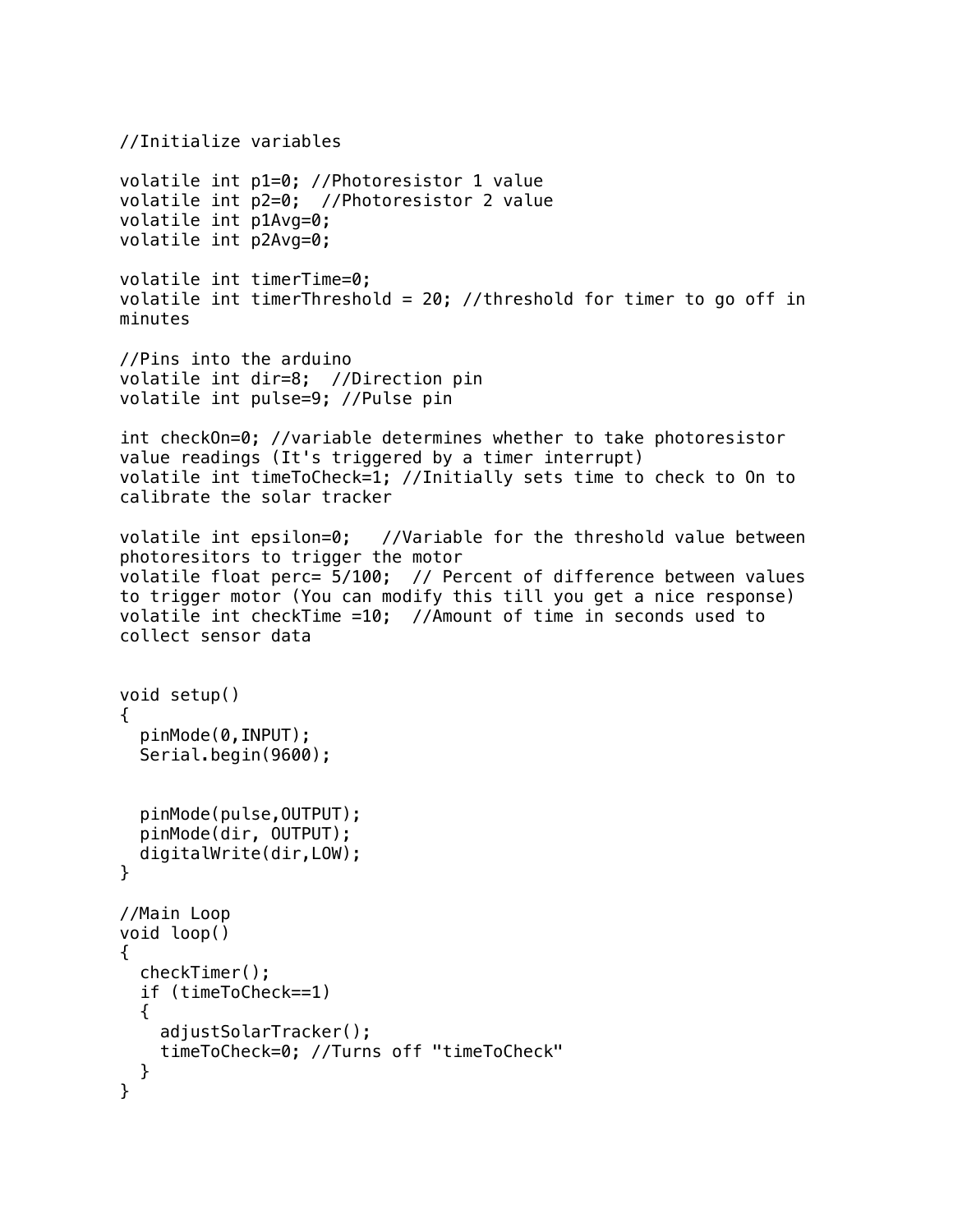```
void checkTimer()
{
  if (timerTime>= timerThreshold * 60)
   {
     timeToCheck=1;
     timerTime=0;
   }
   else
\{ timerTime= timerTime + 1;
     delay(1000); //1000 milliseconds ( 1 second) delay
   }
}
void adjustSolarTracker() //This function will run until the 
difference between the photoresistor values are within an epsilon 
value
{
   takeReadings();
   checkReadings();
}
void takeReadings()
{
     //resets photoresistor values
     int p1sum=0; 
     int p2sum=0; 
     //Takes readings for the length of "checkTime"
    for( int i = 0; i<checkTime; i++) {
       p1 = analogRead(A0); //Reads in sensor values
       p2= analogRead(A2);
       p1sum= p1sum +p1; //adds up all the sensor values
       p2sum= p2sum +p2;
       Serial.print("P1sum: ");
       Serial.println(p1sum); 
       Serial.print("P2sum: ");
       Serial.println(p2sum); 
       delay(1000); //Delays next reading for 1000 milliseconds (1 
second)
     }
     //Finds the avgerage of the photoresistor values taken
     p1Avg = p1sum/checkTime;
     p2Avg = p2sum/checkTime;
```